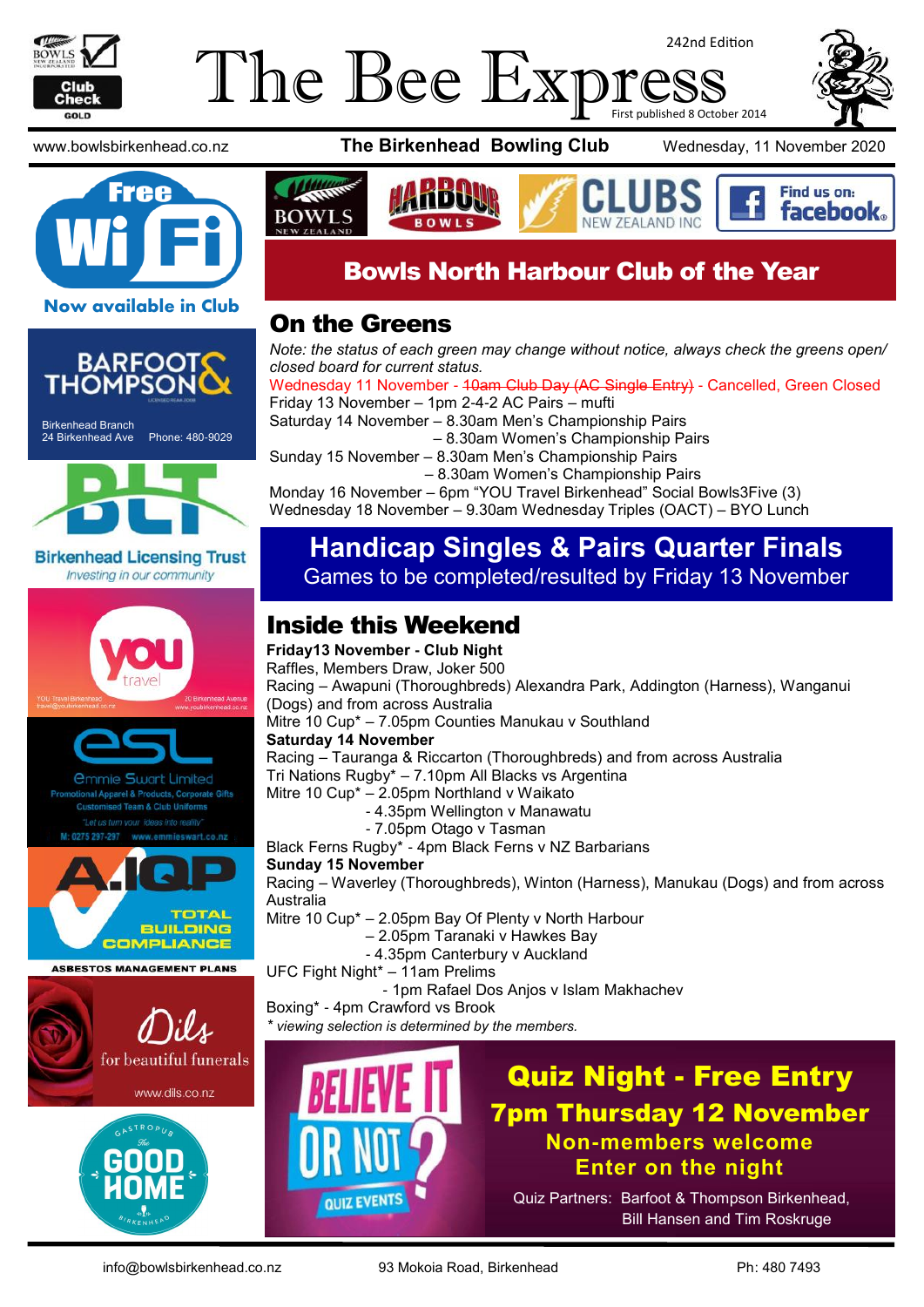

Men's Championship Pairs

#### Women's Championship Pairs

Start 8.30am Saturday 14 November Entries close 5pm Thursday 12 November

### Pennants Wrap Up

As far as Birkenhead was concerned Men's Division 1 and Men's Premier were all that remained in this year's BNH Pennants. The Men's Division 1 post section, played at Birkenhead Saturday featured the Birkenhead Hornets and Birkenhead Wasps but unfortunately even with a home advantage both teams were unable to make the final on Sunday, that privilege going to Orewa and Beach Haven.

The Men's Premier was a different story with both Birkenhead Stingers and Riverhead Raptors both sitting on 48 game points. Takapuna Ryman Healthcare had sealed there finals birth with an unassailable 60 game points after Saturday's play.

Birkenhead and Riverhead found themselves playing Sunday morning. Birkenhead against Takapuna Forsyth Barr on 30 game points and just making up the numbers, while Riverhead had Orewa Seagulls to compete against a side on 46 game points and everything to play for. As it eventuated Birkenhead Stingers went through to the final. A final that wasn't to go Birkenhead's way going down 2-1. From earlier success in the BNH Mixed Pairs and PPL, the Pennants results have left everyone a little flat.

Next up is Bowls3Five, this is the one that leads to Bowls3Five completion live on our screens Tuesday and Wednesday evenings. If you wish to put your name in the hat to play then put your name up on the white board in the Club. Teams are mixed and must have consist of one man or woman.

## Date at Mairangi for Lynch & Nathan

Bowls North Harbour have selected the following 16 players to represent BNH in the women's section of the Battle of the Bridge event against Auckland on 6th December at Mairangi Bay, Birkenhead's Ruth Lynch and Millie Nathan have both made the playing squads.

According to team management the last three years has seen a real growth in the depth of talent at representative level in the Centre, which puts pressure on selections for our Premier teams.

The combinations for the pairs and fours for both Premier one and Premier two will be named on November 15, immediately after the training session at Mairangi Bay. **Premier One Squad of 8:** Lisa Dickson, **Ruth Lynch**, Anne Dorreen, Elaine McClintock, Wendy Jensen, Selina Goddard (team captain), Deb Presland, Lauren Mills **Premier Two Squad of 8:** Theresa Rogers, Christeen Dalzell (team captain), Jamie Chen, Trish Hardy, Sheryl Wellington, Robyne Walker, Adele Ineson, **Millie Nathan**

#### Continuous Christmas Ham Raffles

We run continuous Christmas ham raffles at the bar until Wednesday 16 December. Two dollars per number, per raffle. Each raffle is drawn the Friday after it is sold out. Drawn during the club membership draw time slot. Winning raffles may be collected after 5pm Wednesday 16 December from Birkenhead Bowling Club. Results to date:

Raffle 1 - #36 Warren Lush, Raffle 2 - #21 Emmie Swart, Raffle 3 - #33 Logan Smith, Raffle 4 - #38 Mick Moodie, Raffle 5 - #19 Shona Chambers, Raffle 6 - #10 Vaughan Henderson



**Birkenhead Licensing Trust** Investing in our community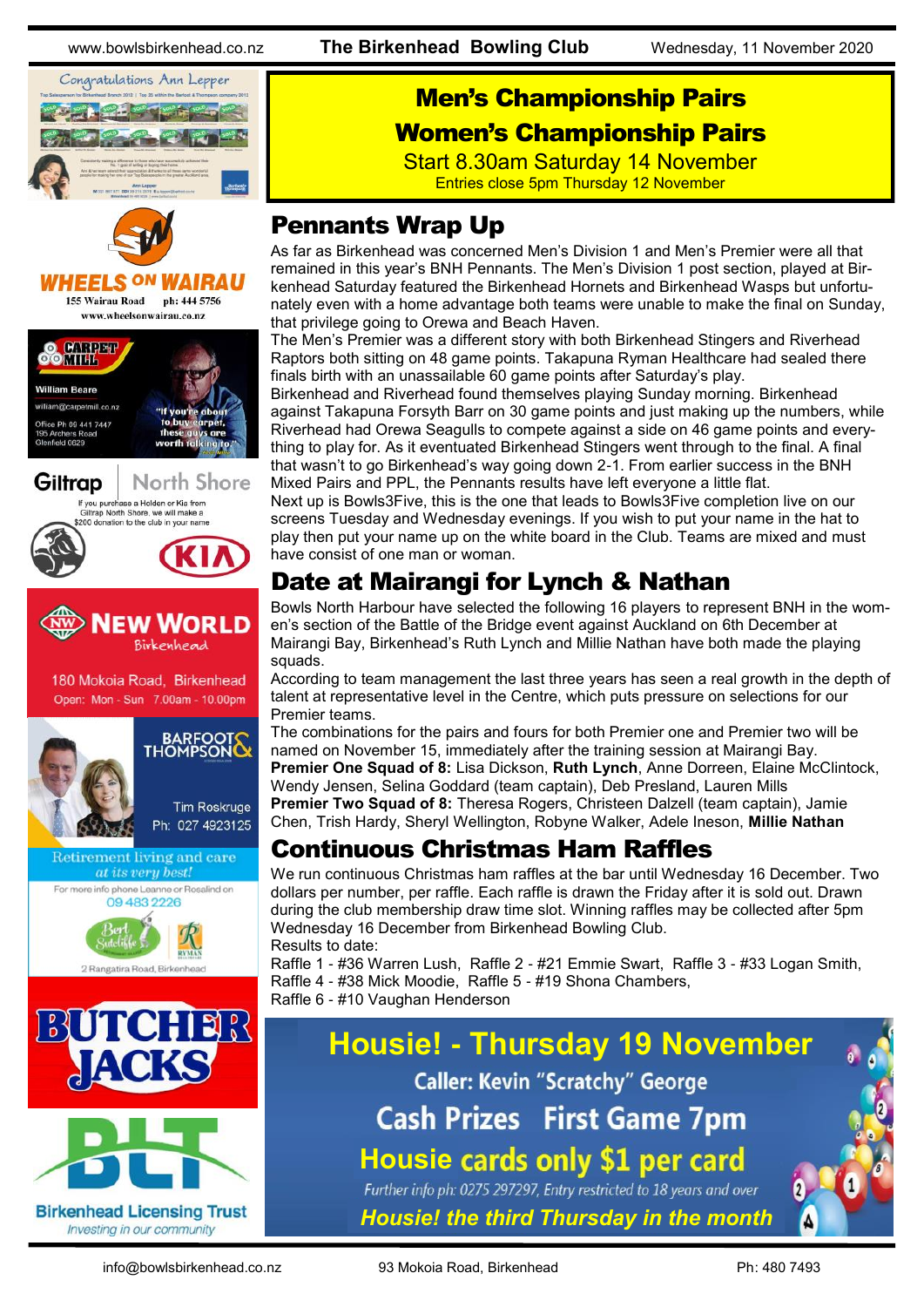

# @carpetmill.co.na e Ph 09 441 7447

#### Trumped!

Joe Biden got the better of Trump over the past week and like all wins there are the losers in the background just having to suck it up, not that Trump himself is a good role model for this. But one member in the Birkenhead Bowling Club is an unsung role model that many don't realise. Having initially started off studying a medical degree but withdrawing for personal reasons and moving into a career at the other end of the people caring spectrum is Chad Nathan, Mr Smile, gently spoken, kind hearted and unassuming. Chad's career path has taken him to one that many admire but few would have the desire or ability to take up. Chad works to provide those that would otherwise be unable to live in a home environment in the community with support, caring and dignity. Chad being the dedicated person that he is in his career is also that dedicated out on the greens where he spends much of his free time and anything else he turns his hand to. So when Trump's re-election as President of the USA was put into question amongst friends, Chad found himself in the unlikely position shaking hands on a bet that if Trump doesn't get back in Chad would dye his hair the same colour as Trumps……… the rest is history. Chad was trumped and true to the deal now supports a head of Donald Trump coloured hair, good on yeah Chad.



The real Donald Trump

Chad supporting his new "Trump" look

#### Escape New Year's Day

New Year's Day and just getting over a big new year's eve? The better half is laying it on thick how you played up the night before. Want to get out but couldn't handle a full day of bowls?

Stick it out until lunch time and then escape to Birkenhead for a chance at the share of \$1,000 in cash on offer that afternoon.

New Year's Day \$1,000 Pairs afternoon, any combination, mufti, 12.30pm start, \$1,000 prize pool, \$400 first place……….. sound like a bit of you?

Act now, grab an entry form from the Club, ph: 027 6661618 or

email [secretary@bowlsbirkenhead.co.nz.](mailto:secretary@bowlsbirkenhead.co.nz) Then pay the \$20 entry fee. Limited to only 32 teams. The choice is all yours, either watch from the deck in the Club wishing you had entered or out on the green chasing a share of the \$1,000 up for grabs

### A Big Thank You

A big thanks from the Board for the co-operation from members (and others) for their assistance in parking for the monthly open Wednesday tournament in October. People car pooled, parked in alternative parking, or arranged different transport, enabling our club car park to be available to visitors. This was appreciated by them, and avoided the congestion we usually see on such days in our car park.

Our next open Wednesday tournament is the 18<sup>th</sup> November so again we ask for the same co-operation. It does make things easier if we can avoid that build-up of vehicles in our car park on tournament days.

At this point we are unsure if the school car park will be available on Wednesday  $16<sup>th</sup>$  December – school may actually close that day but we will advise nearer the time. Thanks again.

### **Wednesday Tournament (OACT)** - BYO Lunch Wednesday 18 November - 9.30am **Sunday Tournament - Ham (OACT)** - Lunch provided Sunday 20 December - 9am

eld 0820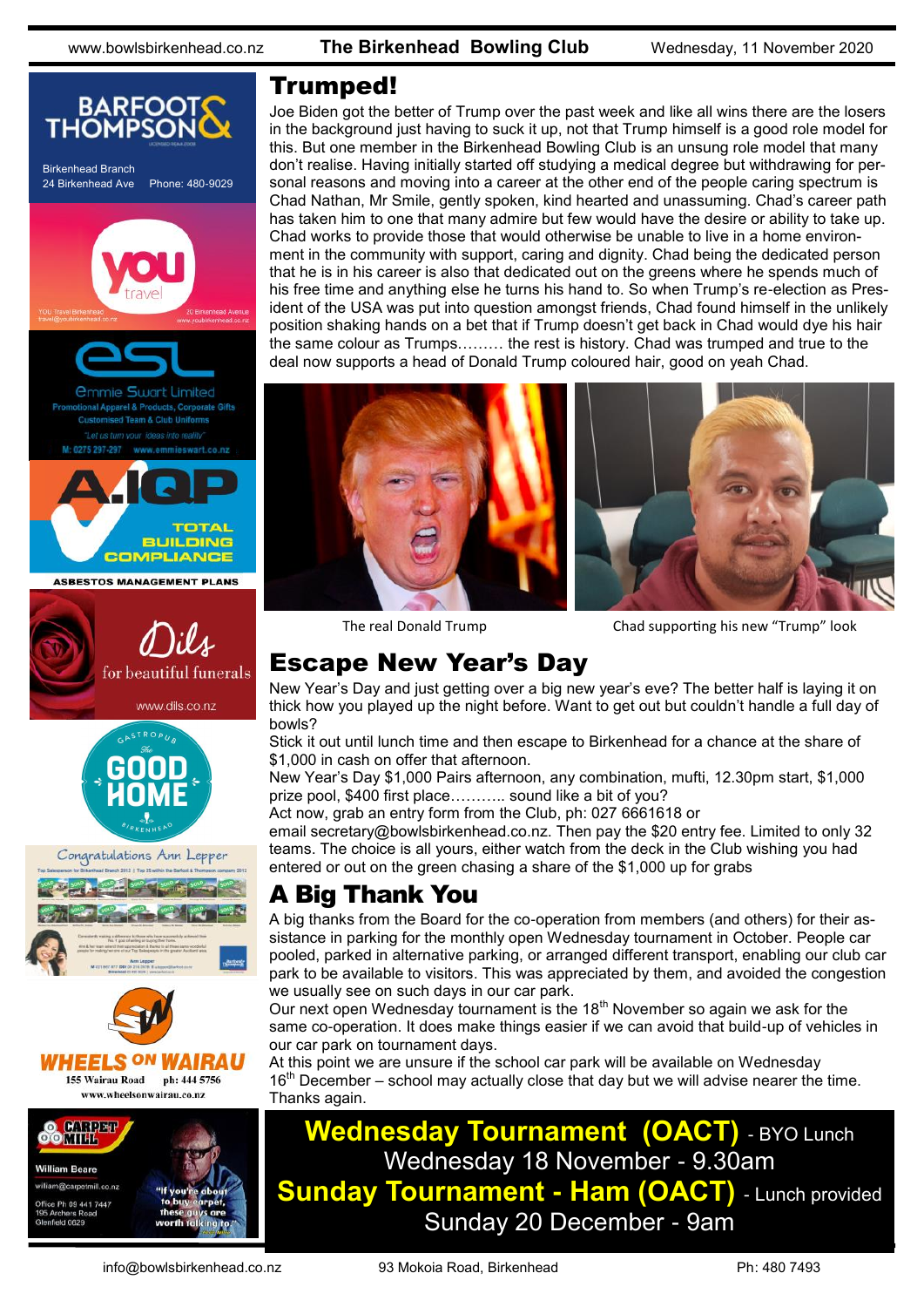

# JOKER 500 WEDNESDAY & FRIDAY **\$500 UP FOR GRABS EACH DRAW**

#### The Dog House

Our i*rregular columnist Mike Cartwright putting one mans perspective on the sport of bowls.* By the end of last weekend I was looking forward to getting back to work. Work would at least take my mind off what had occurred over the previous 48 hours and give me some respite from the pain I had been putting myself through. I always thought that when you played sport you were suppose to enjoy it, win or lose, it was about taking your mind off the 40 hours you spend putting money into the pockets of others. So off to work I trekked, happy in the knowledge that the weekend was over and that the selectors would see sense and recruit someone who could fill the hole that was now a vacuum sucking the life from everyone around me. I got to work and had been there for no more than ten minutes and I wanted to get back and play bowls. I felt a bit like some pervert who wanted to get back to the S&M basement of his mistress so he could get whipped a bit more. I wasn't so lucky when it came to getting dropped because the selectors didn't see sense, not surprising when you realise who the selectors are, because for them, sense, is something you place on a horse. I dragged my sorry arse out of the house on Saturday morning to continue the torment that I put myself through last weekend. We were at Browns Bay again and needed to win most of our games to have any chance of eating a Big Mac. We managed to win 7 out of 9 which was enough to keep us at he club to have a couple of beers.

Come Sunday morning there was three teams in it and as as result we had to play the original accountants of Takapuna. Last year most of these guys would of made the top side so we new that it was going to be tough. We had a place in the final in our own hands and three wins from three meant automatic qualification to the final to play Ronald McDonald's boys. I was fortunate I played my best bowls of the last two weekends and as a result came off with some semblance of confidence after we won all three games. We looked forward to having a chance in the final until someone from an incestuous part of Auckland decided to challenge the rules objecting to us swapping partners..... sometimes you just have to do that to improve your performance....as we all know. :) The appeal was dismissed after we payed Lesley \$200 and so it was to the final against the Big Mac's of Takapuna. I was pathetic again and put in a performance about as good as Nic Berry's the night before. As it happened I was shown up by an old North Harbour team mate in Trevor Forward. Trevor showed me how to shaft somebody and be nice about it, as his smiley face and ruthless bowls sent me packing home feeling like I had

just been involved in an orgy with a bunch of bikey's. We lost 2-1 but as the Birkenhead boys do we did it with dignity and shook hands with Takapuna and ran to the bar in a desperate bid to drown our sorrows. We all polished off a few and the banter returned as the piss taking started. As we sat there licking our wounds the lovely Ann Doreen came over with a container of Cerebos Iodised salt to help with our pain. She congratulated us for our performance and then looked at me and said "I don't think we have met". I told her my name was Lou Newman in the hope I wouldn't get crossed off Takapuna's shopping list.

And so my pain is over for another weekend and as I sat at home contemplating my performance, I realised that maybe I should just pay \$2 and put my name on a list where I have a chance of winning a ham.....until next time.

O W I **NORTH HARBOUR NZ MASTERS** 

**15 - 19 February 2021**

Headquarters - Birkenhead

**Enter Now!** Entries close 16 December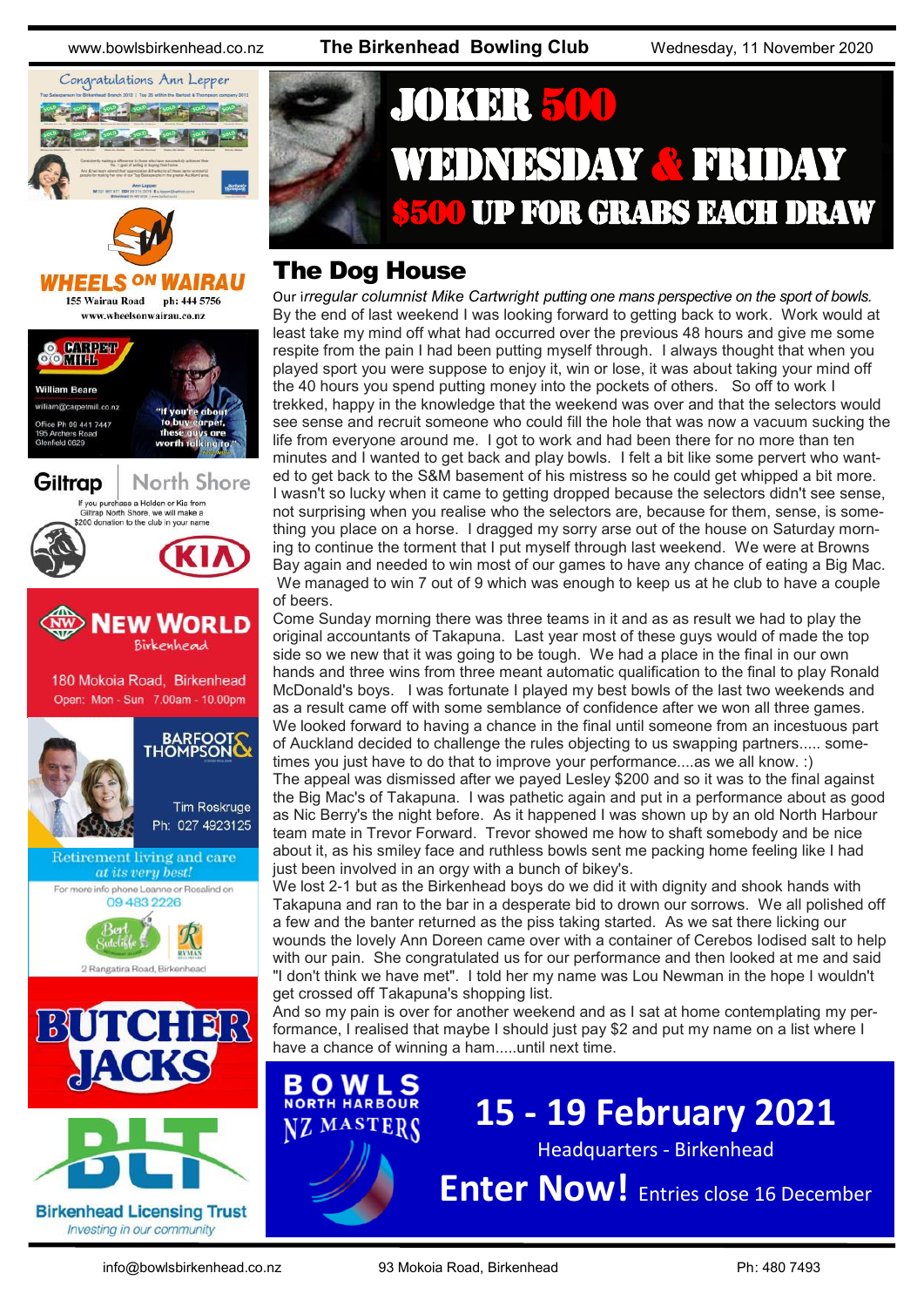

#### Stop – Double Booked!

It was just a vacant Tuesday evening 8 December. Sitting there unassuming waiting for something to happen on, who would have thought it would have proved so popular. After negotiations with Northcote Bowling Club the date was secured for the Christmas Shield, Birkenhead's annual clash with Northcote. Logged in to Club's programme and printed in the handbook as such. But this particular Tuesday has been double booked! The school leavers' function for the primary school next door had snuck in over the top and stole the evening. There were thoughts of transferring to Northcote but due to the large number of helpers required for the school function this would have diminished our teams. A new date has now been found and it is Tuesday 12 January at Birkenhead.

### Cutting Cards, Not Ideal

Rain on the first night of "YOU Travel Birkenhead Social Bowls3Five" but at least there was play out on the greens. This past Monday the heavens opened up a couple of hours out from start and saw the greens unplayable. But that didn't stop 20 teams from turning up to enjoy a social Monday evening inside and not the preferred out on the greens. Raffles on sale, prizes on display and the meal being prepared there was only one job remaining and that was to find our evening's winners. Not ideal but old tried and proven method of cutting cards was employed and after sometime the winners were found and the fifteen prizes were awarded. Now we look forward to next Monday and fingers crossed a fine evening.

After three games (cutting cards) the evening's honours went to: First equal: Alba – Bev, tommy, Gill and CCI – Mandy, Alan, Francois 2 Wins, 1 Draw, 12 ends, 14 points for.

Second: Glass Half Full – Rachel, Louise, Gaelene – 2 Wins, 1 Draw, 9 ends 3 ends

# **One Afternoon** \$1,000

**Pre-Nationals Warm-up** 

# **New Years Day** \$1,000 Pairs Afternoon

**Any Combination - Mufti** Friday 1 January 2021 12.30pm Start \$400 First Prize \$20 Entry Per Team **First 32 Paid Entries Accepted** 

Birkenhead Bowling Club, 93 Mokoia Road, Birkenhead **Tournament Partners**